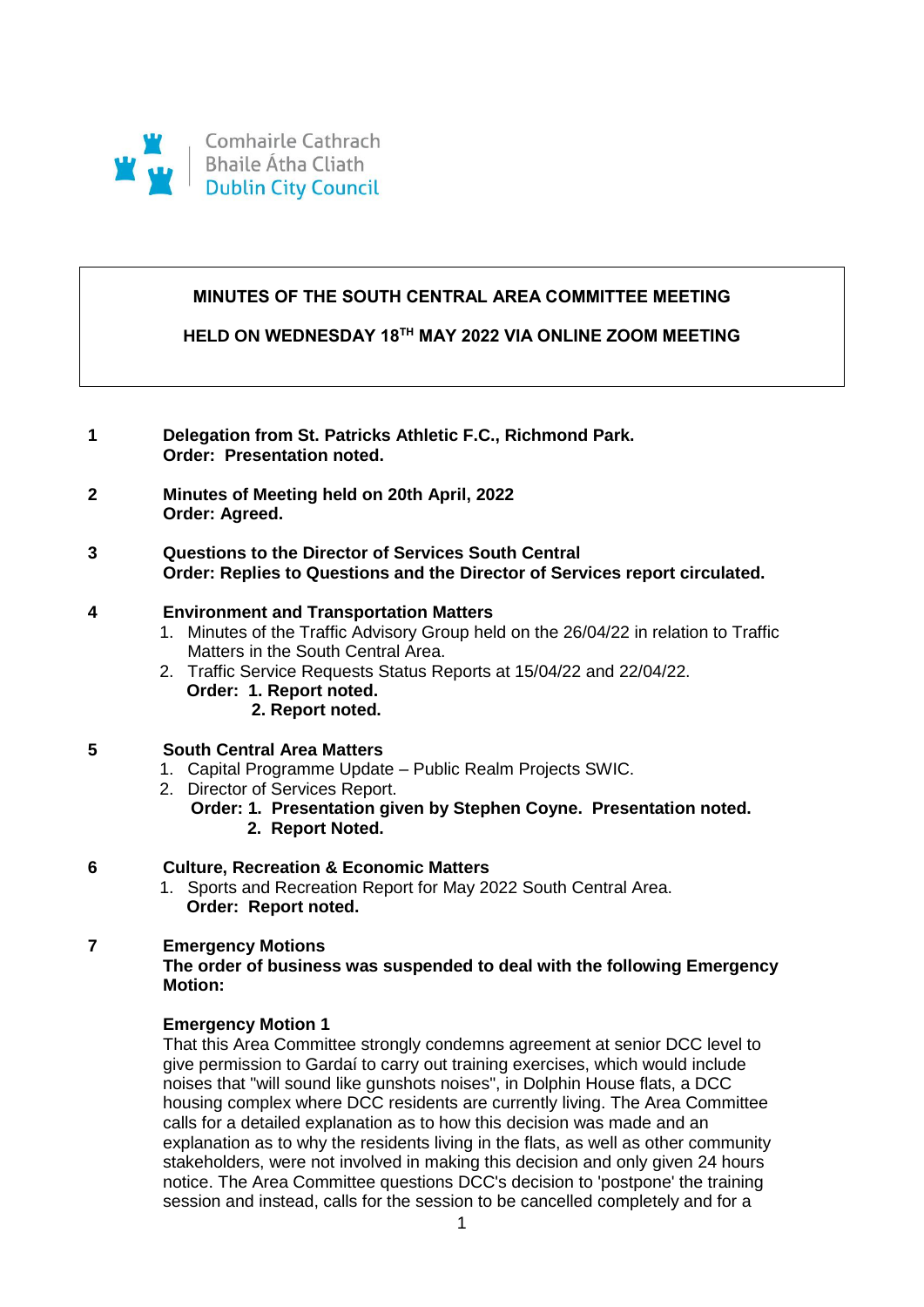commitment that no further training sessions of this nature will take place in, or next to, DCC housing complexes where DCC tenants are living. **Cllr Darragh Moriarty**

**Order: Agreed.**

### **8 May 2022 Motions**

#### **DUBLIN CITY COUNCIL SOUTH CENTRAL AREA COMMITTEE 18th May 2022**

#### **M170 Councillors Daithí Doolan and Máire Devine**

The South Central Area Committee welcomes initiatives that deliver social and affordable housing.

The Land Development Agency propose to build up to 8,000 affordable homes in Inchicore's old railway works.

The South Central Area Committee urges the LDA to fully engage with the local community and elected representatives and requests that the LDA immediately provide a paper briefing on this proposal and invites them to meet with City Councillors as soon as possible to discuss the details. **Order: Agreed to write to the LDA.**

## **M171 Councillors Sophie Nicoullaud and Daithí Doolan**

This committee is requesting that the Glebe House built in 1791 will be restored immediately. This building is a protected structure in the Crumlin Architectural Conservation Area. That the owner Seabren Developments Ltd keeps the site in good condition and restore the house immediately. That this request is sent to the planning department and for them to ensure the restoration takes places shorty. **Order: Agreed.**

#### **M172 Councillor Máire Devine**

This Committee calls for the immediate publication of the recently compiled government sanctioned report into fire defects at residential apartment buildings so stressed owners can, without delay, be informed of recommendations for remuneration and/or grant assistance for these essential works.

#### **Order: Agreed to write to the Department of Housing.**

#### **M173 Councillor Vincent Jackson**

Can Dublin City Council Parks Department please give a report on the quality of work currently being done by contractors cutting grass in the South Central Area I have received a number of complaints from residents in the area in relation to the poor quality of work, grass being cut with litter in situ, no proper finish to boundaries overall a very poor finish. Much of this work could I believe, with imagination, could be done properly. **Order: Agreed.**